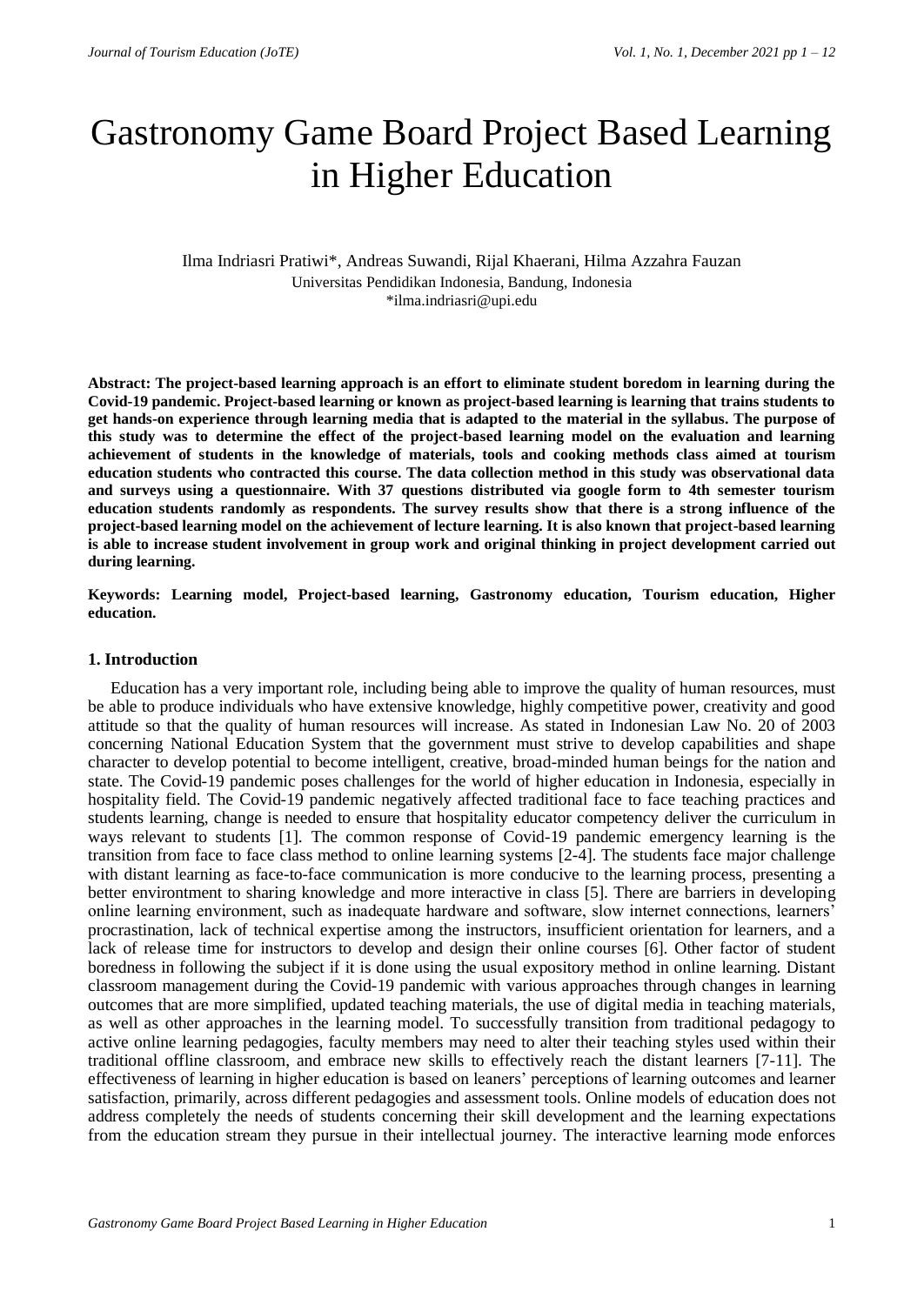peer interaction, which helps learners gain confidence, assess themselves and improve their deficient skill sets [12].

Knowledge acquisition, critical thinking and problem-solving ability are the major skills of learners in higher education [13]. To achieve 21<sup>st</sup> Century Skills, higher education will prepare students with both hard skills, especially cognitive knowledge and professional skills [14], and also soft skills, such as problemsolving, teamwork and communication [15]. These skills will not easy to be achieved with traditional learning methods where teachers are source of the knowledge for students [16,17]. Learning in a higher education is a process of active understanding and building up of meanings and skills, what fully complies with the main activity of project-based learning (PjBL) [18]. Different from traditional teacher centered teaching methods, PjBL put students' personal interests and needs at the center of learning process, and emphasizes student roles [19,20]. Project based learning is one way to increase interest in learning to increase the potential that exists in students. Instead of using a single output standard that is necessary for all students, PjBL recognize that each student has unique interests, learning styles and perspectives which need to be tended to in order to achieve optimal learning [21,22]. Project based learning is a learning method designed by using problems that can be directly practiced so that students can understand them. PjBL as a learning process that is focused on projects that engage students in investigation. It allows students to learn by pursuing solutions through asking questions, debating ideas, designing plans, and communicating with others. PjBL is a typical variation of collaborative, inquiry-based learning, characterized by active engagement of students and inductive learning [23]. In the project learning approach, learners are divided into groups of different sizes. All learners have equal roles and responsibilities in carrying out the project. The PjBL allows the learner to realize a concrete project by developing his creativity and respecting his style of learning [24]. Six hallmarks of PjBL, including a driving question, the focus on learning goals, participation in educational activities, collaboration among students, the use of scaffolding technologies, and the creation of tangible artifacts [25]. PjBL is an inquirybased instructional method that engages students in knowledge construction by having them accomplish meaningful projects and develop real-world products [26,27]. The essential components of PjBL are the critical question that drives student activities and the output product formed by students in response to the driving question [28]. The creation of products is of importance because it helps learners to integrate and reconstruct their knowledge, discover and improve their professional skills, and increase their interest in the discipline and the ability to work with others. In other words, the final products are the concentrated expression of various competencies that students may develop during PjBL [29].

Knowledge of ingredients, tools and cooking methods course is learning about the field of gastronomy and culinary arts. This course delivered with team teaching class. Team-teaching refers to two or more teachers working together at a certain level of collaboration in the planning, delivery, and/or evaluation of a course [30, 31], which principally involves sharing of teaching expertise and reflective dialogue [32]. In this course, the lecturers introduce PjBL in their "main courses," as students can then be expected to have better learning outcomes than seen with Traditional Instruction Method. Teachers can first identify what topics reflect important concepts and essential information that would be taught through lectures, and then incorporate these into projects [33]. The learning materials taught include food ingredients, spices, equipment, machines and cooking methods. Project based learning learning models can be practiced in student learning in the Knowledge of Ingredients, Tools, and Cooking Methods course to encourage complex learning for students, where students will be given the opportunity to learn more actively by being encouraged in the process, asking questions, researching, and learning how to solve existing problems. Furthermore, students will learn how to explain the results of their research and the products they make. If this learning method is prepared and implemented properly, the results obtained can also be comparable and in accordance with the objectives achieved. When team-teaching using the PBL approach, two intertwined processes could be observed among the student-teachers: the sharing of personal experiences with other team members on a regular basis and the persistent reflection on and interpretation of their personal feelings during these interactions with their peers [34].

The project-based learning developed in the Knowledge of Materials, Tools and Cooking Method course at the tourism education study program at the University of Education Indonesia adapts knowledge-building skills into the gamification learning model. Where the tourism education study program aims to equipt students who will become prospective tourism teachers, with the hope that graduates will have skills in processing knowledge material into teaching materials in various forms. One of them is in the form of educational games that hold the principle of Game Based Learning. Game Based Learning is a type of game play that explains lessons as a result of game play. Learning-based games are designed to balance learning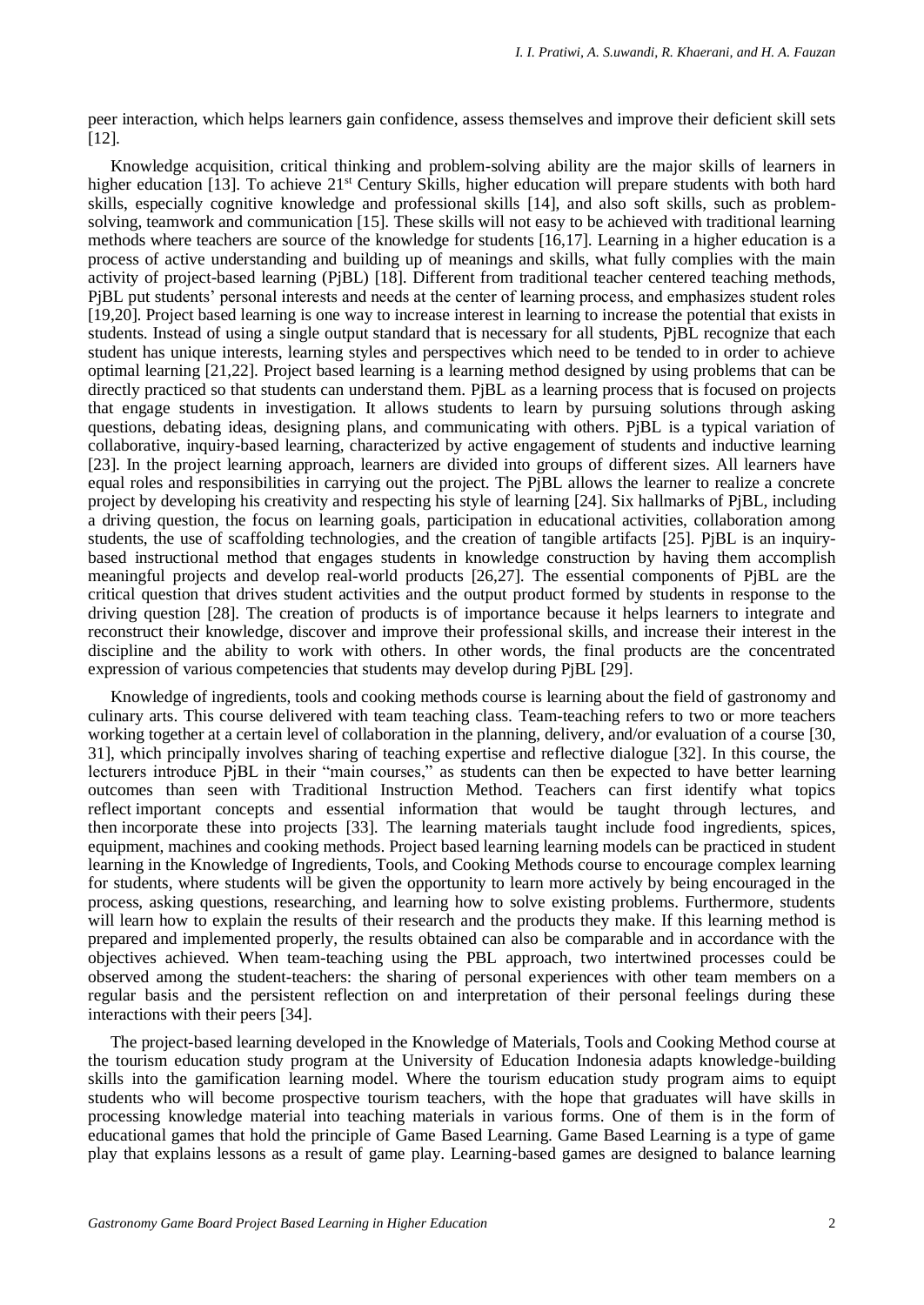material with playability. This is an era where students have been surrounded by technological sophistication. So that some schools are now also recommending teachers to adapt to technology to meet the needs of students. Some universities have even started using digital games as a means to study in lectures. There are several types of computer games that are successfully used in the classroom environment to enhance the learning experience of students. Some games are available at some study centers, and others provide lessons for personal interaction and feedback that are more specific to a particular study. Games are one of the learning media that can help or facilitate lecturers in delivering learning material so that it is easily accepted by students [35]. The use of media aims to make learning more effective and efficient and can improve quality. In order for the use of media to be maximally successful, [36] explains that the selection of learning strategies and media should be able to attract the attention of students to be involved in learning in a fun context. Concrete learners enjoy learning strategies that use games, pictures, films, cassettes, videos, and others. With games, students can learn while playing and interacting with one another. With games, they can be encouraged to learn optimally in a participatory manner in individual activities, in pairs or small groups, they actively discover the concepts of the language being taught which are packaged in the form of games [37]. In such a fun learning situation, children can be optimized in learning new knowledge or skills, so that learning objectives can be effectively achieved [38]. Game-based learning in the modern and digital era currently prefers to use computer and gadget media because it is more practical. However, the use of computers is often a solitary task [39], namely isolating students on certain tasks (on devices) so that in the end it can damage their social interactions. For this reason, we need a platform that can bind students in a collaborative and competitive game such as a game-based learning platform which is a game application that allows students to follow game-containing material in the classroom. One of the main goals of this game is to increase students' motivation to pay attention and take the initiative to take notes on the material taught by the teacher in the classroom before they finally face the evaluation test.

Boardgame is one of the conventional non-electronic games that is still quite popular today. This is because the boardgame has a lot of interesting variations both in terms of how to play and also the genres offered. This game can be aimed at educating as well as being a fun entertainment facility to be played anytime by students [40]. In making it must consider the age of the player because this is related to the level of difficulty of the game. Educational games such as board games can help students achieve learning standards in a more fun way. Learning by using games can create a fun learning atmosphere, reduce boredom, and reduce pressure. Board games can improve students' social skills because they allow students to practice skills such as cooperation, taking turns learning, sharing, managing emotions, and also understanding other people's views through the rules embedded in the game.

The project-based learning model by raising the project of making educational games with a background of knowledge of food raw materials, spices, equipment, machines and cooking methods, shows that students respond quite well to the learning methods that are applied. It is evident from the quite innovative and creative educational game ideas produced in the student's final project. However, these indicators have not provided information on the success of project-based learning class model management in achieving learning outcomes for lectures. Based on this rationale, the purpose of this study is to find out how much influence this projectbased learning model has in achieving learning outcomes for the Knowledge of Materials, Tools and Cooking Method course. This article will also provide a narrative about how lectures with a project-based learning model approach are carried out in the tourism education study program at the Indonesian Education University for one semester to provide documentation of the development of online learning approaches carried out during the Covid-19 pandemic in Indonesia. It is hoped that this article not only can contribute to learning innovation in the field of tourism education in Indonesia and also in the world. This research is expected to provide documentation on how project-based learning management is carried out at the university level by raising the theme of educational games in the field of gastronomy. Where often, tourism education has been managed with an expository approach for types of theory and concept courses and managed with practicum for subjects that are vocational skills. While the current demands for education management that must adopt High Order Thinking Skills in academic universities require education management that can give birth to new innovations, and especially for the implementation of tourism education which aims to produce educators, innovations need to be carried out in the field of education. One of them is the innovation of learning media in the form of this educational game.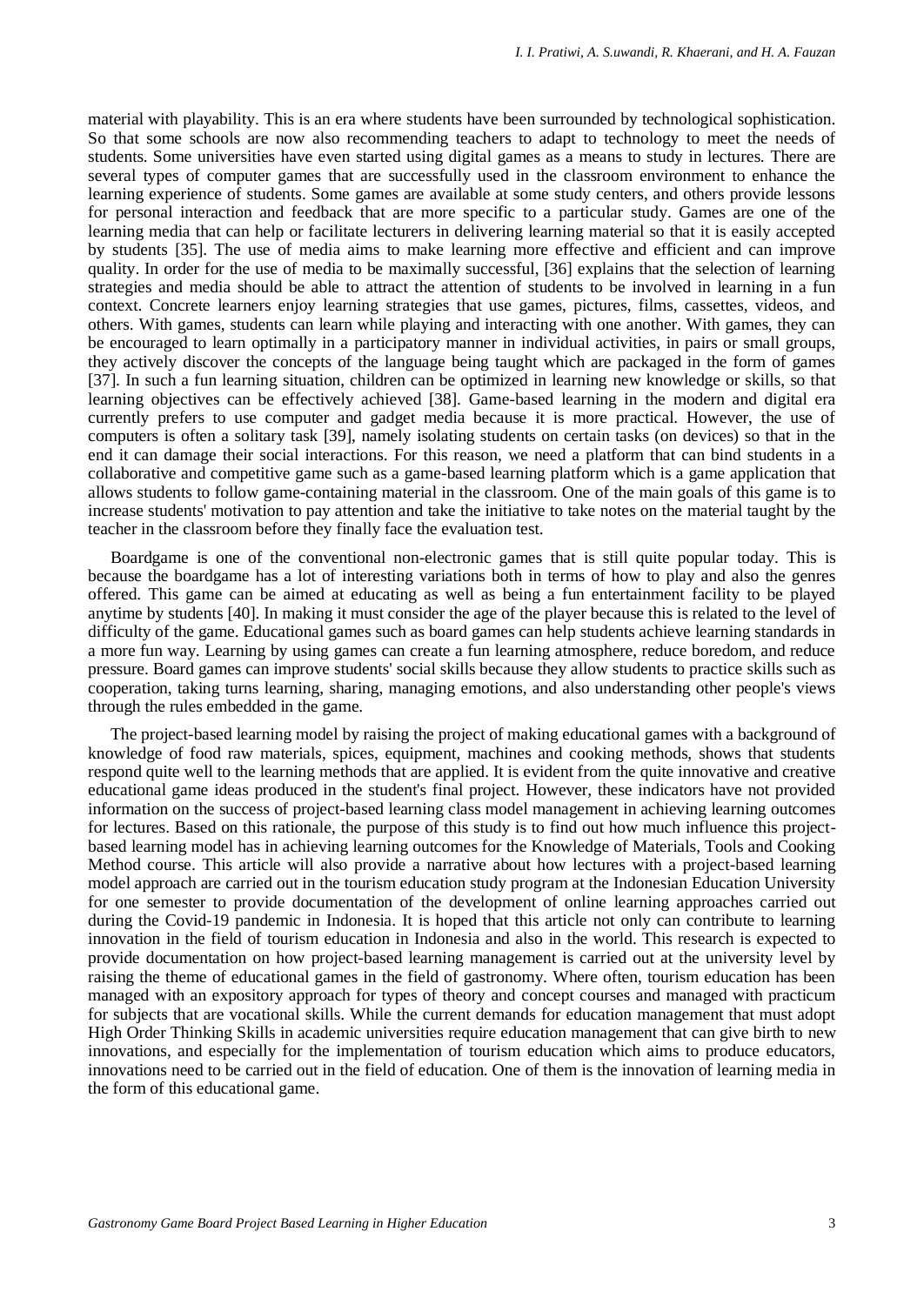### **2. Methods**

The data in this study are primary data consisting of documents related to lectures such as lecture learning plans, teaching materials, lecture observations, assessments and surveys conducted directly with the respondents being students participating in the Knowledge of Materials, Tools and Cooking Method lectures. During one semester the class is observed by researchers who act as well as lecturers for the course. The things that were observed were student attendance during lectures, activity in online classes, student responses to digital teaching materials, active student communication during assignment consultations, and the results of assignments and exams.

The type of qualitative data in this study consisted of data from observations and documentation studies. The purpose of this qualitative data is to see the effectiveness of the implementation of lectures based on the subjectivity of the researcher who is a lecturer in charge of class. Meanwhile, quantitative data is used to measure the effect of this project-based learning model on the learning outcomes of lectures. If the effectiveness of lecture learning outcomes is influenced by this project-based learning model, and the effect is positive, it can be concluded that this project-based learning model is quite effective for use in learning at the university level.

The survey conducted on students participating in the Knowledge of Materials, Tools and Cooking Methods class aims to determine how the project-based learning method influences the learning outcomes of lectures. This can measure the effectiveness of the project-based learning model in lectures. A total of 12 indicator questions that represent the project-based learning model of students during lectures, and as many as 25 indicator questions that represent the learning outcomes of lectures. This survey was distributed to 74 students, with only 69 respondents participating in the Knowledge of Ingredients, Tools and Cooking Methods class using the google form survey instrument. The Likert scale is used in this survey by measuring the degree of agreement of students with the statements contained in the survey. The survey was held at the end of the lecture in May 2021. Validity and reliability tests were carried out to test the quality of the survey instrument used. Because the data is ordinal, the quantitative data analysis method used is Rank Spearman correlation analysis. Data were analyzed using SPSS version 25 software.

| <b>Project Based Learning Model</b><br><b>Learning Outcome</b> |                                                                       |  |  |
|----------------------------------------------------------------|-----------------------------------------------------------------------|--|--|
| (X)                                                            |                                                                       |  |  |
| • Understand the basic issues of project-based learning        | • Mastering the theoretical concepts of lectures                      |  |  |
| • Understand the purpose of project-based learning             | • Mastering the concept of lecture practice                           |  |  |
| Obtaining information                                          | • Able to apply logical, critical and systematic thinking             |  |  |
| Developing the concept                                         | • Able to apply creative and innovative thinking                      |  |  |
| • Develop assumptions                                          | • Able to work independently in quality and measurable                |  |  |
| Using a personal point of view                                 | • Able to make the right decisions                                    |  |  |
| • Making interpretations                                       | • Able to maintain and develop communication patterns with lecturers  |  |  |
| • Understand the implications                                  | • Able to maintain and develop communication patterns with colleagues |  |  |
| • Formulate a problem                                          | • Able to be involved in group work process                           |  |  |
| • Make an initial solution to a problem                        | • Able to supervise in the group work process                         |  |  |
| • Create alternative solutions                                 | • Able to be responsible for the achievement of group work results    |  |  |
| • Deep understanding of a problem                              | • Able to carry out the self-evaluation process                       |  |  |
| • Able to think fluently                                       | • Able to document, store and retrieve data                           |  |  |
| • Able to think flexibly                                       | • Able to avoid plagiarism                                            |  |  |
| • Able to think original                                       | • Able to avoid cheating                                              |  |  |
| • Able to think in detail                                      |                                                                       |  |  |
| • Able to think evaluatively                                   |                                                                       |  |  |
| • Feeling challenged                                           |                                                                       |  |  |
| • Feeling excited                                              |                                                                       |  |  |
| • Feeling gain new understanding                               |                                                                       |  |  |
| • Feel like getting a new skill                                |                                                                       |  |  |
| • Feeling able to present the results                          |                                                                       |  |  |

**Fig. 1.** Research variable and indicator.

### **3. Results and Discussion**

#### *A. Learning Plans and Outcomes of Knowledge of Cooking Ingridients, Tools and Methods Course*

The learning process planning is prepared for each subject and presented in learning plans that are determined and developed by the lecturers independently or together in a group of expertise in a Gastronomy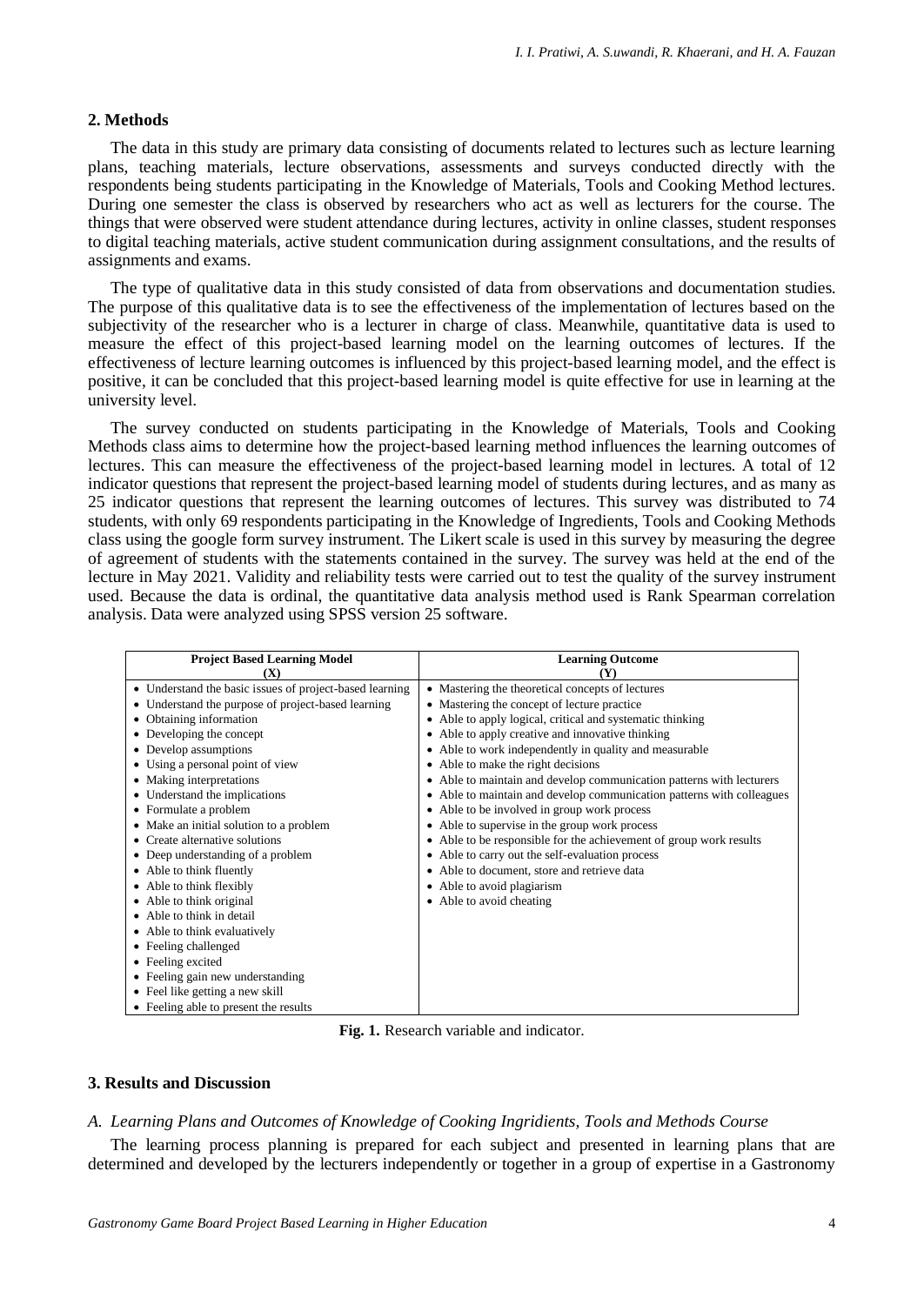field in the study program. Other terms referred to include Semester Learning Activity Program Plans (RPKPS), Lecture Guidelines, or Lecture Contracts. In this study, the term used for learning plans is RPS in accordance with Indonesia Education Ministry Rules (Permenristekdikti) No. 44 year 2015. Lecturers prepare RPS referring to specific descriptions of study programs and outcomes of study programs graduates, as well as study program curriculum. Article 12 Paragraph (1) Permenristekdikti No. 44 of 2015 states, the learning process is based on the RPS which is prepared for each subject. Furthermore, Article 12 Paragraph (3) states that the RPS shall at least contain  $(1)$  the name of the study program, the name and code of the course, semester, credits, the name of the supporting lecturer; (2) the learning outcomes of graduates charged to courses; (3) the final capabilities planned at each learning stage to meet graduate learning outcomes; (4) study materials related to the capabilities to be achieved; (5) learning methods; (6) student learning experiences that are realized in the form of job descriptions that students must do for one semester; (7) criteria, indicators, and assessment weights; and (8) a list of references used.

The preparation of RPS in the subject of knowledge of materials, tools and cooking methods is made by course lecturers to present the design and presentation of lecture objectives, lecture materials, teaching materials, and evaluation of the learning processes. With the RPS, every lecturer in providing lecture material can be guided by the RPS he made, so that the process of giving lecture materials can run well and smoothly in accordance with the goals set. In preparing the RPS (Semester Learning Plan) several things that need to be considered are: must identify the courses to be taught (including; Course Name, Course Code, Study Status, Study Level, Semester/Academic Year, Department/Study Program, Faculty of Higher Education, Prerequisites, and Number of Credits), describes the benefits and objectives of the course, describes the lecture strategy (consisting of Details of Lecture Materials for each Meeting, methods of presentation and control, evaluation, course resources and aids). Then the description is filled into the document that has been provided and implemented by the lecturer in carrying out the lecture according to the document. The purpose of preparing the RPS is for each lecturer to carry out the learning process more responsibly, in order to achieve the standard of the learning process as mandated in the National Education Standards. By compiling this RPS, students know what to prepare and do in following the relevant courses and can achieve the learning outcomes that have been set. Description of the course on knowledge of materials, tools and cooking methods, namely this course discusses knowledge of ingredients, equipment and cooking methods. Is a basic course in the field of tourism, especially for knowledge in the field of gastronomy and culinary art. The materials taught are related to food raw materials, spices, herbs, equipment, machines and cooking methods. The methods used are online lectures, questions and answers, discussions, gamification learning, and learning videos.

The implementation of the RPS on the lecture material is carried out by the lecturer in charge of the course. Almost all study programs have carried out lectures that refer to the RPS so that it can take place in a systematic and planned manner in accordance with the agreements made by lecturers and students in the lecture contract or RPS. The learning process is carried out using various learning methods that develop higher-order thinking skills (HOTS) by utilizing various learning resources [41].

| <b>Meetings</b> | <b>Course Meeting Topics</b>                                        |  |  |
|-----------------|---------------------------------------------------------------------|--|--|
|                 | Introduction to Knowledge of Ingredients, Tools and Cooking Methods |  |  |
| $\overline{2}$  | Knowledge of Carbohydrate Raw Materials                             |  |  |
| $\overline{3}$  | Poultry Protein Raw Material Knowledge                              |  |  |
| $\overline{4}$  | Knowledge of Meat Protein Raw Materials                             |  |  |
| 5               | Knowledge of Fish and Seafood Protein Raw Materials                 |  |  |
| 6               | Knowledge of Vegetable and Fruit Raw Materials                      |  |  |
| $7\phantom{.0}$ | Knowledge of Spices and Seasonings                                  |  |  |
| 8               | Midtest                                                             |  |  |
| 9               | Knowledge of Kitchen and Equipment                                  |  |  |
| 10              | Food Processing Machine Knowledge                                   |  |  |
| 11              | Knowledge of Cooking Methods                                        |  |  |
| 12              | Evaluation of Team Project Based Gamification Learning              |  |  |
| 13              | Review of Lecture Materials                                         |  |  |
| 14              | Making Project Class Youtube Program Gastro Club Season 1           |  |  |
| 15              | Making Project Class Youtube Program Gastro Club Season 2           |  |  |
| 16              | <b>Final Test</b>                                                   |  |  |

**Table 1.** Topics for Lectures on Knowledge of Ingredients, Cooking Tools and Methods.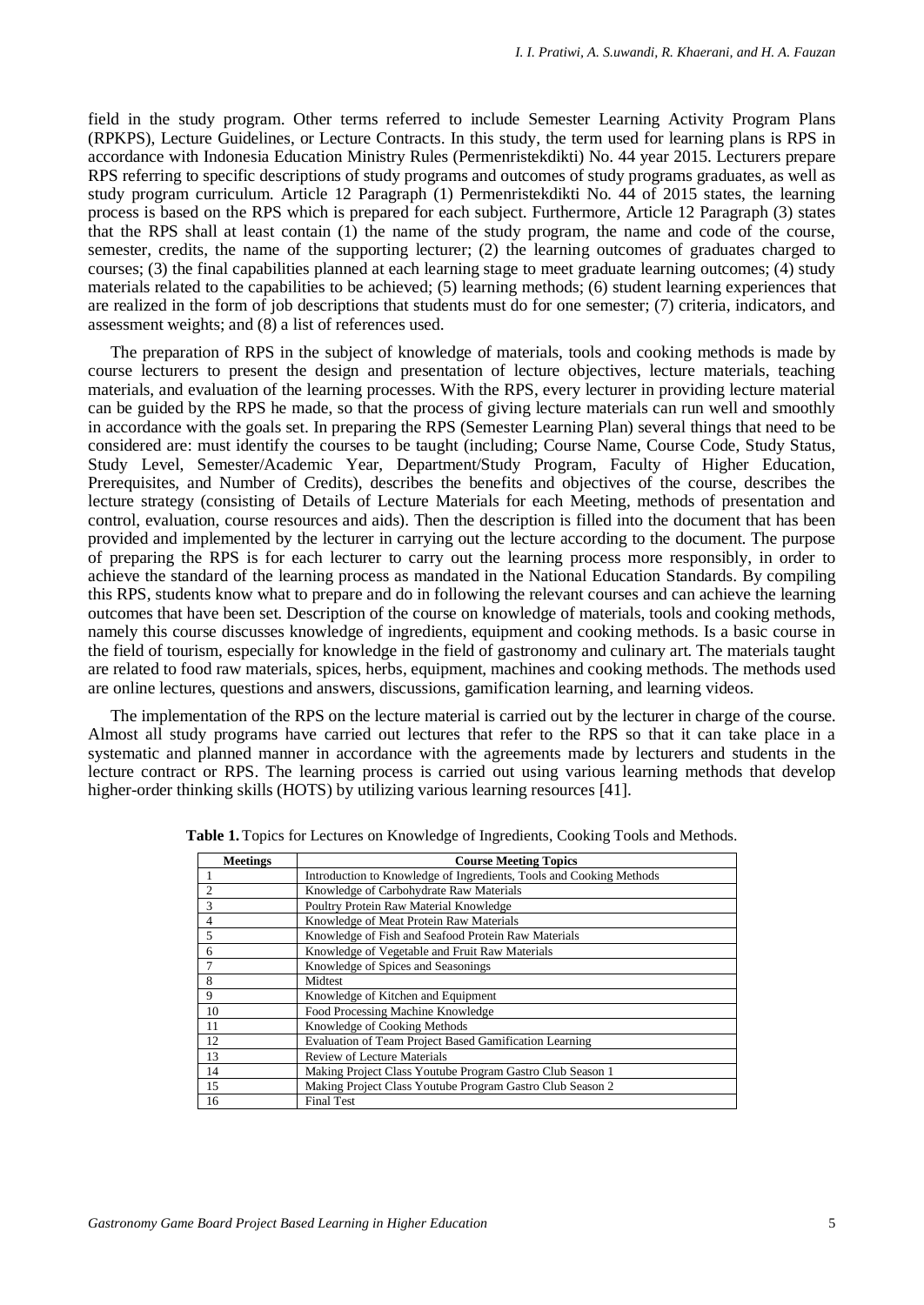The suitability of learning methods with learning outcomes is carried out through several learning methods with learning outcomes. The selection of forms and learning methods is based on the necessity that the expected abilities have been determined in a learning stage in accordance with student learning achievements, learning methods implemented in the subject knowledge of materials, tools and cooking methods, including: Application of Project Based Learning (PjBL) methods, learning methods in the subject of knowledge of ingredients, tools and cooking methods have carried out several learning processes that involve the use of guest lecturers from other universities and representatives from the Indonesian Chef Association in assessing the results of the application of games board learning in problem solving related to course learning outcomes, namely; Understand cooking raw materials, understand cooking utensils, understand cooking machines, understand cooking methods, be able to compile reports, be able to make learning videos, be able to make presentations and be able to make learning media, especially in making educational games about cooking ingredients, tools and methods.

## *B. Management of Lectures on Knowledge of Ingredients, Tools, and Cooking Methods Course*

Due to the Covid-19 Pandemic, the Knowledge of Materials, Tools and Cooking Method lecture meetings are conducted completely online using the Zoom Meeting application. Classes are managed using Google Classroom, followed by 74 level 2 students of the Tourism Education study program, Universitas Pendidikan Indonesia. Lecture meetings total 16 meetings including midterm and end-of-semester exams. Classes are held in the even semester 2020/2021 every Tuesday morning, starting from February to June 2021.

Lecture material Knowledge of Materials, Tools and Cooking Methods covers knowledge of raw materials containing carbohydrates, raw materials containing meat protein, raw materials for vegetables and fruit, spices and herbs, cooking utensils, and cooking methods. Teaching materials are delivered with slides and teaching videos. Teaching materials are displayed by lecturers by uploading them on the Google Classroom Classwork page. Occasionally information and discussions are posted on the Google Classroom Stream page. Because it uses a team-teaching system, teaching is held alternately by two course lecturers.

| Grade        | <b>Number</b> | Percentage |
|--------------|---------------|------------|
| А            | 15            | 20%        |
| А-           | 18            | 24%        |
| $B+$         | 29            | 39%        |
| B            |               | 12%        |
| $B -$        |               | 4%         |
| $\mathsf{C}$ |               | 0%         |
| D            |               | 0%         |
| E            |               | 0%         |

**Table 2.** Grades of Students in the Knowledge of Ingredients, Tools and Cooking Methods Course.

The assessment of lecture participants is based on the value of the mid-semester exam, end of semester exam, student activity and attendance in class, quiz scores and assignment scores. The assessment is calculated using Microsoft Excel software. The exam is held through the spot, which is a learning management system owned by the Indonesian Education University. The structure of the exam questions is 40 multiple choice and 5 Essay questions. Recording of student activity and attendance in class using Google Form software. Student assignments consist of filling out weekly logbooks also midterm and final term assignments. The main assignment of midterm is a report on the development of an educational board game, while the main task of final term is a teaching video whose topic is adapted to the Knowledge of Materials, Tools and Cooking Methods lectures.

#### *C. Assigment of Project in Knowledge of Ingredients, Tools and Cooking Methods Course*

The group assignment project in the Knowledge of Materials, Tools and Cooking Methods course is to make educational games in the form of board games whose themes are related to lecture material. Each group is divided into a theme according to the topic of the lecture, there is a group that raises games related to the knowledge of carbohydrate food ingredients, meat protein, poultry protein, fish protein, vegetables and fruit, cooking utensils and others. The duration of the project is 12 weeks.

In the process of working on this group assignment, weekly logbook reporting is carried out as a means of monitoring lecturers in the progress of their duties. Every week each group must consult with the lecturer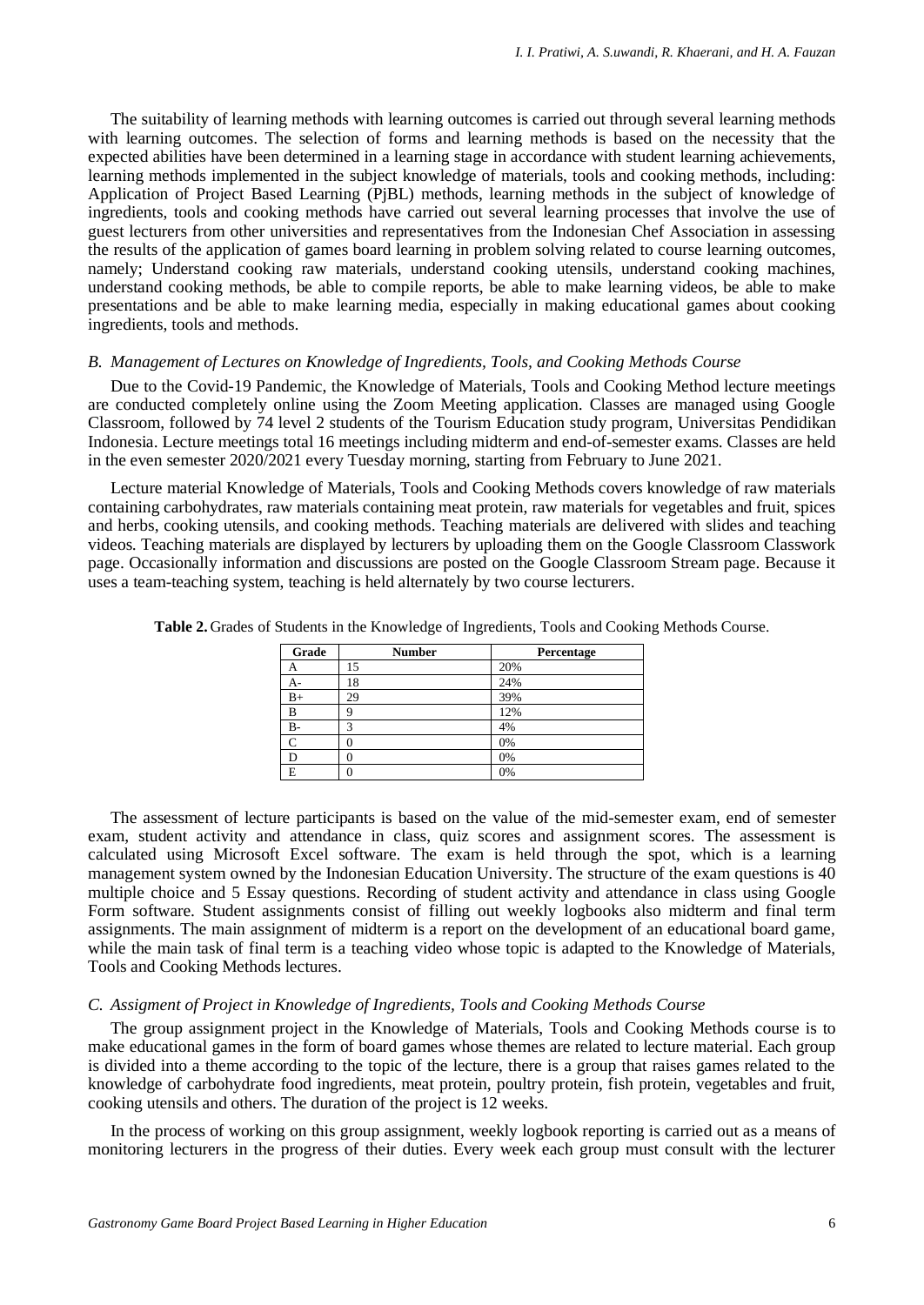according to the logbook stages carried out. Lectures act as mentor that help each group with the weekly outcome plan that reported in logbook. Constant participation of a mentor to deal with times when the students do not feel confident or when they feel unable to take on the responsibility for the process. The expert on process can methodically support the team during the work on the problem, as well as help them with cooperation and competently intervene as appropriate, especially in case of potential conflict. It would also be worth devoting more time to team integration, and to run additional workshops on team building and effective organization of work [42].

The first week's logbook contains topic selection and the reasons for choosing the topic. The second week's logbook contains preliminary research consisting of a literature review, precedents/examples of educational games that have ever existed, to the initial idea of developing educational games. The third week's logbook contains the development of game rules. The fourth week logbook is the initial design development. The fifth week of the logbook is an advanced design development. The sixth week of the logbook is a mock up product production plan. The seventh week of the logbook is the production of product prototypes. The eighth week logbook contains product testing on target users and user experience.

Reports from this task are in the form of prototypes, final reports and scientific articles. The final report contains a collection of weekly logbooks, processed user survey results, game designs, conclusions and bibliography. While the 15-page scientific article contains abstracts, introductions, literature studies, research methods, results and discussions, conclusions and bibliography. In week 12, a game concept assessment was also held which was developed by bringing in expert speakers in the field of games from Binus University and food experts from the Indonesian Chef Association. The research variables were knowledge of raw materials, cooking tools and methods, educational games, suitability of task instructions, and creativity and process. The indicators used in the assessment are the content of knowledge of raw materials, cooking tools and methods in the game, how to deliver the material in the game, the truth of the material according to theory, game rules, suitability of the difficulty level of the game with the target user, uniqueness and authenticity, completeness of tasks, quality presentation, game design quality, development process and teamwork.



**Fig. 2.** Poster expose assignment course knowledge of ingredients, tools and cooking methods.

A total of 15 groups made a presentation at the end of the project assignment for making educational games with the theme of knowledge of ingredients, cooking tools and methods. Group 1 took the topic of Serelia Series, which is a card game with the theme of knowledge of food raw materials based on cereal carbohydrates. Group 2 took the theme Cook Yuk. Group 3 took the theme of Asian Cooking Seasonings. Group 4 took the Poultry theme. Group 5 took the theme of Basic Indonesian Cuisine Seasonings. Group 6 took the theme of Cooking Method. Group 7 took the theme of Western Cuisine Basic Ingredients. Group 8 took the theme of Go Games. Group 9 took the theme of Food Processing Machines. Group 10 took the theme of Guessing Cooking Equipment. Group 11 took the Fish Games theme. Group 12 took the Dikpar Kitchen Escape theme. Group 13 took the theme Herb & Spices Learning Media. Group 14 took the theme of Indonesian Traditional Cooking Equipment. Group 15 took the theme Balls of Shellfish. The three groups with the highest score were Herb & Spices Learning Media with a score of 97, Masak Yuk with a score of 95 and Go Games with a score of 95.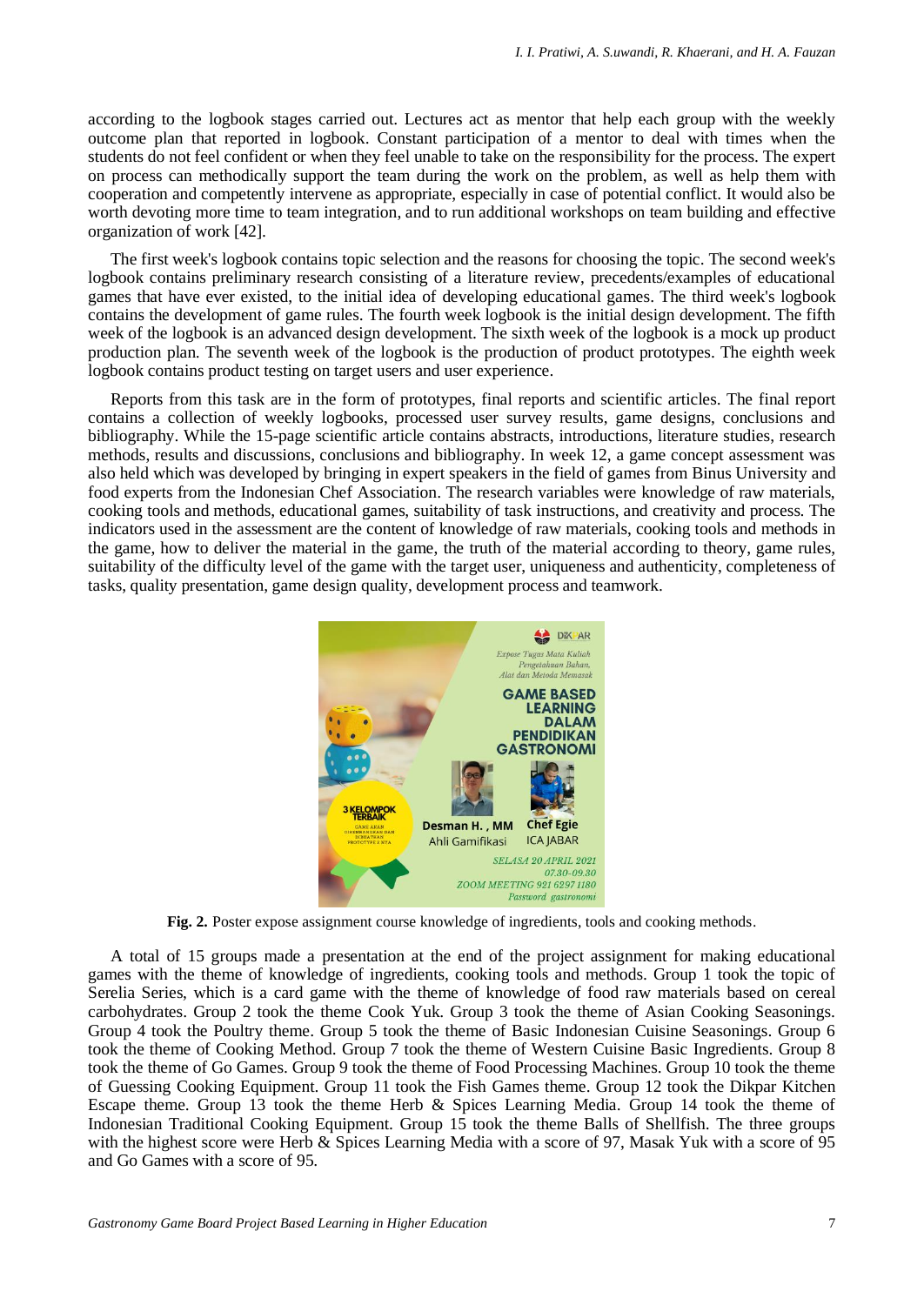

**Fig. 3.**The best three board games project score.

## *D. Analysis of the Influence of Project Based Learning Learning Models on Student Learning Achievements in Knowledge of Ingredients, Cooking Tools and Methods Course*

1) *Validity Test:* The validity test was carried out to determine the measuring instrument (questionnaire) used was appropriate or suitable for use in research. After testing the validity with the help of SPSS software, valid data is generated. This means that the designed questionnaire can be used according to its size function, or in other words it can provide measurement results that are in accordance with the meaning and purpose of the measurement.

2) *Reliability test:* Cronbach Alpha: 0.971

**Table 3.**Reliability Test Cronbach Alpha Result.

| <b>Cronbach's Alpha</b> | N of Items |  |
|-------------------------|------------|--|
| -971                    | די         |  |

Reliability test was conducted to measure the level of consistency of the questionnaire used in measuring the same symptoms. After testing the reliability with the help of SPSS ver.24 software, it was found that the questionnaire used had a high level of reliability. This means that the questionnaire can measure the same symptoms and the measurement results are relatively consistent.

3) *Normality test:* Normality test was carried out using the Kolmogorov-Smirnov test. With the help of SPSS software, the data used in this study was normally distributed. This normality test was carried out with the intention of checking the distribution of the data used. With these results, the data used has met these assumptions.

|                                        |                       | <b>Unstandardized Residual</b> |
|----------------------------------------|-----------------------|--------------------------------|
| N                                      |                       | 69                             |
| Normal Parameters <sup>a,b</sup>       | Mean                  | .0000000                       |
|                                        | <b>Std. Deviation</b> | 3.87415671                     |
| <b>Most Extreme Differences</b>        | <b>Absolute</b>       | .100                           |
|                                        | Positive              | .069                           |
|                                        | <b>Negative</b>       | $-.100$                        |
| <b>Test Statistic</b>                  |                       | .100                           |
| Asymp. Sig. (2-tailed)                 |                       | .086 <sup>c</sup>              |
| a. Test distribution is Normal.        |                       |                                |
| b. Calculated from data.               |                       |                                |
| c. Lilliefors Significance Correction. |                       |                                |

**Table 4.** One-sample Kolmogorov-smirnov Test Result.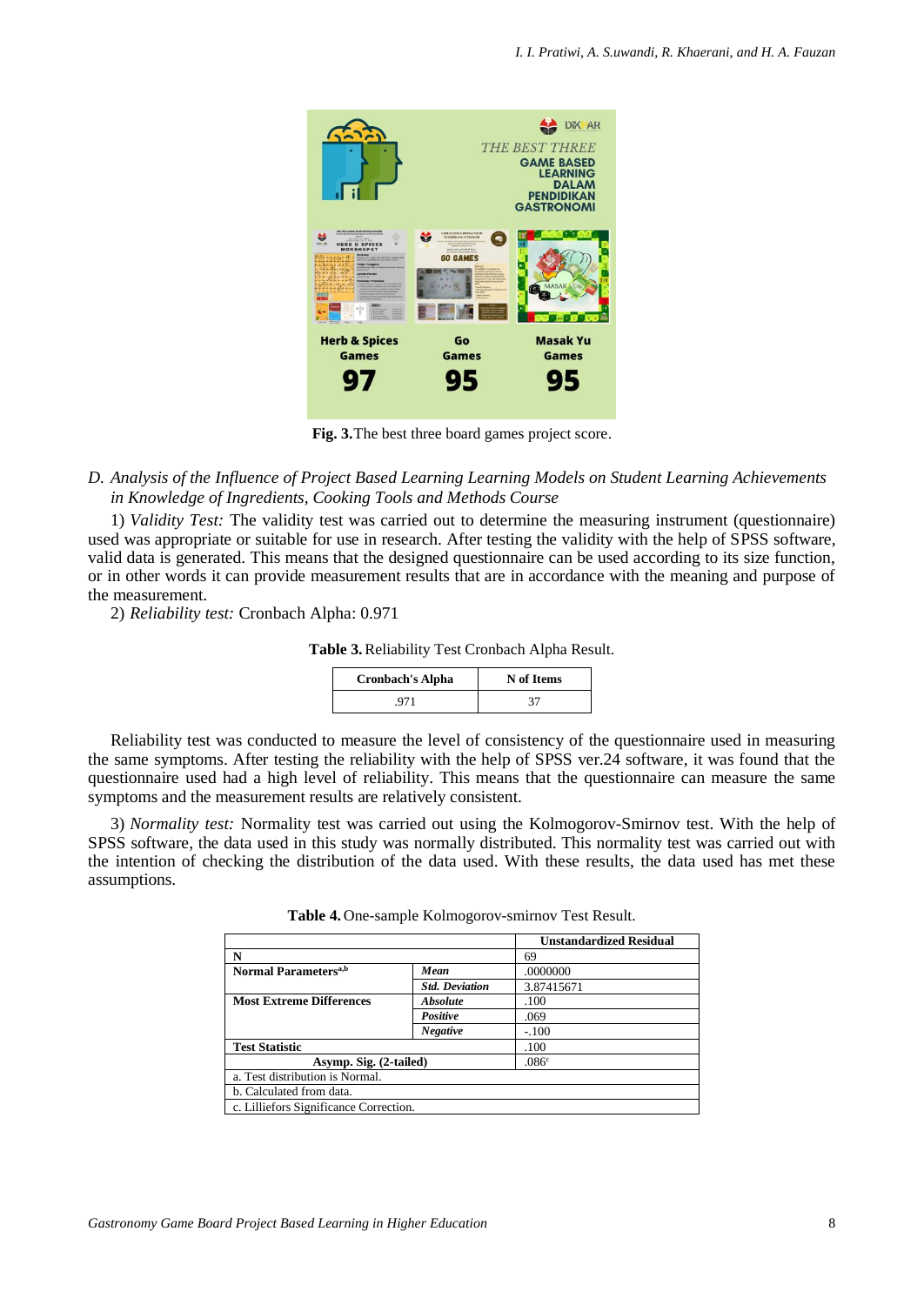4) *Correlation test: rank-spearman:* The correlation test that has been carried out on the data has an r value (correlation) of 0.828. This means that project-based learning that has been tried to be applied to students in the classroom, has a strong influence on student learning outcomes in class, especially in the Knowledge of Materials, Tools and Cooking Methods Course.

|                |                                                              |                                | project_based_learning | learning outcome |
|----------------|--------------------------------------------------------------|--------------------------------|------------------------|------------------|
| Spearman's rho | project_based_learning                                       | <b>Correlation</b> coefficient | 1.000                  | .828**           |
|                |                                                              | $Sig. (2-tailed)$              |                        | .000             |
|                |                                                              |                                | 69                     | 69               |
|                | learning outcome                                             | <b>Correlation</b> coefficient | $.828**$               | .000             |
|                |                                                              | $Sig. (2-tailed)$              | .000                   |                  |
|                |                                                              |                                | 69                     | 69               |
|                | **. Correlation is significant at the 0.01 level (2-tailed). |                                |                        |                  |

**Table 5.**Correlation Test: Rank-spearman Result.

5) *Descriptive analytic:* Based on the results of the descriptive analysis that has been carried out, the ability of students to engage in group work processes in the subject of knowledge of ingredients, tools, and cooking methods, has the highest score of 15 indicators of student learning achievement. This can happen because in these lectures' students are actively involved to work together in solving a case given in this lecture. For example, students are required to play a role or actively participate in asking and responding to questions so that students are able to develop the ability to think, discuss, and work together in this course. Of course, not all students have the same achievements. It can be seen in the following table.

**Table 6.**Percentage of Student Learning Outcomes.

| The most outstanding learning outcome<br>(from 15 indicator) | $\frac{0}{0}$<br>(from $100\%$ ) | <b>Criteria Learning</b><br><b>Outcome</b> | % Learning Outcome |
|--------------------------------------------------------------|----------------------------------|--------------------------------------------|--------------------|
| able to be involved in the process                           | 7.20                             | Able                                       |                    |
| of group work on knowledge of ingredients,                   |                                  | Able Enough                                | 4ì                 |
| tools and cooking methods                                    |                                  | Disable                                    |                    |

To assess the level of success of the Project Based Learning (PjBL) method on student learning achievement, there are 22 indicators that need to be seen, which are given to students. Of the 22 indicators, the most prominent thing is the assessment of the original thinking skills that exist in each student during the PjBL project, where the project is given about educational games in the subject of knowledge of ingredients, tools and cooking methods.

The aspect of original thinking ability occurs because in the development of educational games students are required to think critically to uncover problems, formulate solutions, and determine actions in knowing ingredients, tools, and cooking methods. This is in accordance with the statement of Miri et al. (2007) which says that if teachers intentionally and continuously train students' higher-order thinking skills [43], for example by using real-world problems, encouraging class discussion, and conducting investigations, they will be able to develop students' critical thinking skills. To find out the PjBL criteria, it can be seen in the following table:

**Table 7.**Recapitulation of Student Questionnaires on Project Based Learning

| The most outstanding project-based learning indicator        | $\frac{6}{9}$   | Criteria PBL | % Project Based |
|--------------------------------------------------------------|-----------------|--------------|-----------------|
| (from 22 indicator)                                          | (from $100\%$ ) |              | Learning        |
| think original while participating in project-based learning | 5.33            | Able         | 14              |
| the development of educational games in the subject of       |                 | Able Enough  | -54             |
| knowledge of ingredients, cooking tools and methods          |                 | Disable      | 32              |

# **4. Conclusion**

Project Based Learning is a learning method that uses projects/activities as media. Learners conduct exploration, assessment, interpretation, synthesis, and information to produce various forms of learning outcomes. Project-based learning or project-based learning is a student-centered learning model to conduct an in-depth investigation of a topic. Students constructively carry out deepening learning with a research-based approach to serious, real, and relevant problems and questions.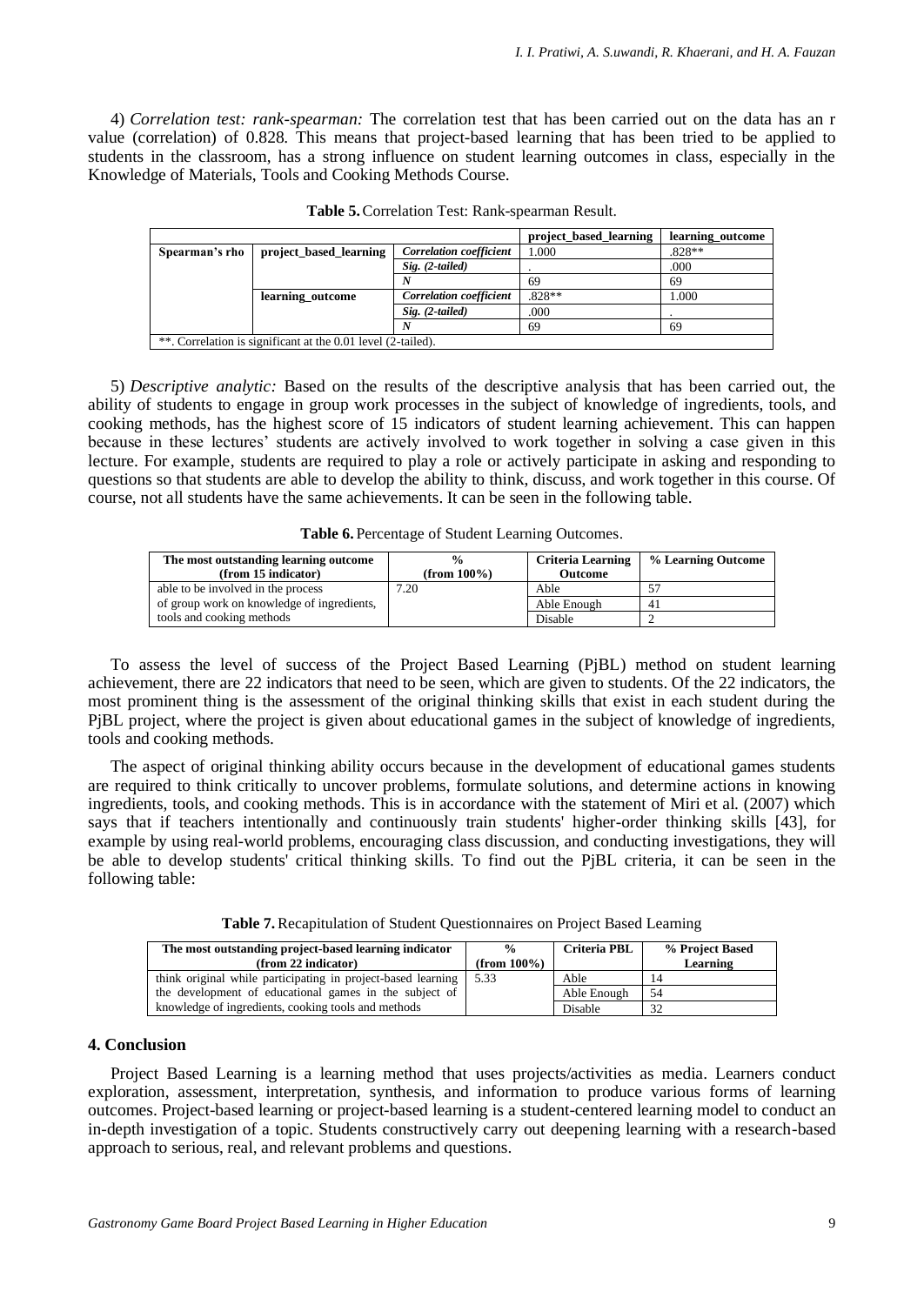The development of a learning model approach during the Covid-19 pandemic with distance learning is needed as an effort to ensure that the teaching and learning process can still be carried out even though the interaction between teachers and students cannot be done directly. The use of digital media such as whatasp applications, google classroom, zoom meeting, youtube and google chrome in classroom management is very necessary to realize the student teaching and learning process. The low lecturer-student interaction in online learning is manifested by classroom management which requires students to consult with lecturers to help solve existing problems. Of course, this causes the teaching and learning process to not depend on the scheduled hours of class schedule, because students may contact the lecturer outside of lecture hours. Weekly learning progress in the form of a logbook is important for lecturers in controlling student learning progress, especially the Project Based Learning approach emphasizes the process of students being creative, thinking critically, being able to make decisions and being accountable for their decisions in the final project results. This outcome sesuai dengan riset yang dilakukan Tsybulsky bahwa involving student- teachers in PBL teamteaching provides a variety of meaningful social and introspective experiences that contribute to professional and personal growth is supported by findings of other studies [44-46].

As a quantitative measure of the project-based learning model carried out, in this study a survey of 37 questions was distributed via Google Form to 4th semester Tourism Education Students, so that we got 69 respondents. This survey shows that the project-based learning approach has a fairly strong relationship with the achievement of lecture learning. The survey results show that the ability to work in groups of students which is quite dominant emerges from the implementation of project-based learning, and students also have the ability to think original while participating in this project-based learning. This is in accordance with the opinion of [47] project-based learning can place a strong emphasis on problem solving as a collaborative effort carried out in the learning process at a certain period and using a study plan that is strictly adhered to, students are directed to achieve certain goals and learning outcomes. Project Based Learning learning model if done with good preparation will bring results in accordance with the learning objectives to be achieved. According to the conclusion, project-based learning if carried out with good preparation will bring results in accordance with the learning objectives to be achieved. Application of project-based teaching improves the quality of teaching and learning and also contributes to cognitive development of more involving students into solving of complicated and innovative problem solutions, teaches them complicated processes and procedures such as planning and communication, promotes authentic research and self-directed learning [48].

The other important of PjBL learning is that the productivity in learning process results with product that can conduct to push research in campuss. The innovative product as output in class could be something that can be potential for further development, and it can give more space for research in higher education. This course only that devide in 15 students' group, they give 15 new innovative products that can be develop more in further research. This is in line with the research of Roessingh and Chambers [41], who said that increasing application of the PjBL in the educational practice also resulted in changes to the scope of research (areas and methodology).

#### **5. Acknowledgment**

This article was compiled as a celebration of the publication of the first edition of the Journal of Tourism Education which is managed by the tourism education study program at the Indonesian Education University. This article was written as an extension of a research assignment carried out in the Tourism and Education Statistics class. The group research task consisted of students from the tourism education study program, namely Kinsky Kharisma Putri, Muhammad Fauzan Mubaraq, Muhammad Arrizqi Bahrul Rohman, Irvy Meiska Putri, and Hilma Azzahra Fauzan. The Tourism and Education Statistics class was taught by Rijal Khaerani, M.Stat and Ilma I. Pratiwi, M.PPar by taking the object of study in the Knowledge of Materials, Tools and Cooking Methods course which was led by Andreas Suwandi, M.Pd and Ilma I. Pratiwi, M. .PPar. We do not forget to thank the Journal of Tourism Education team, the head of the Tourism Education study program, as well as officials within the Faculty of Social Science Education who always accompany and guide us young lecturers to continue to develop themselves and be creative in the field of tourism education science

#### **6. References**

[1] R. A. Smith, "Pandemic and Post-Pandemic Digital Pedagogy in Hospitality Education for Generations Z, Alpha, and Beyond," *J. Hosp. Tour. Res.*, vol. 45, no. 5, pp. 915–919, 2021.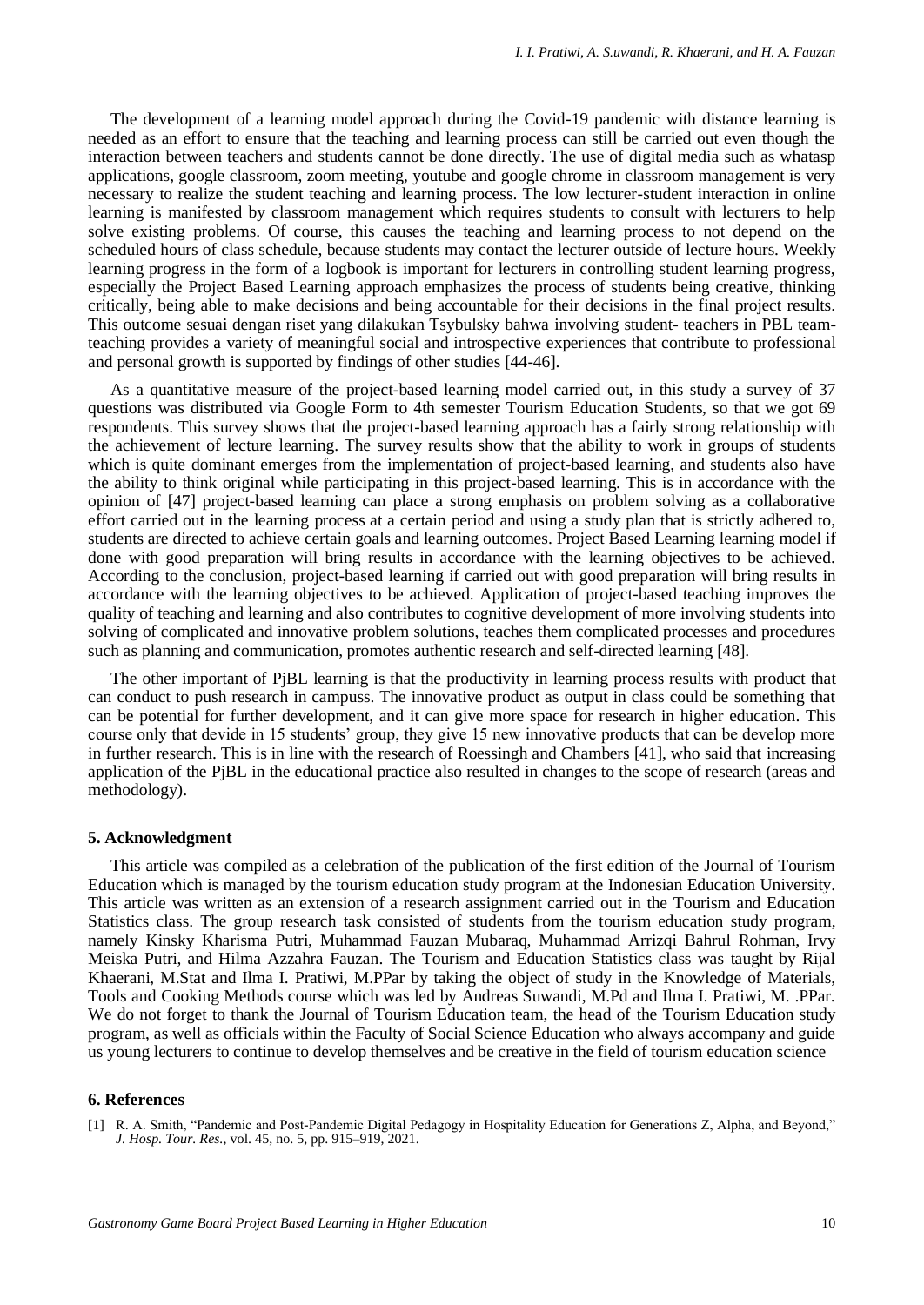- [2] M. P. A. Murphy, "COVID-19 and emergency eLearning: Consequences of the securitization of higher education for postpandemic pedagogy," *Contemp. Secur. Policy*, vol. 41, no. 3, pp. 492–505, 2020.
- [3] S. Grek and P. Landri, "Education in Europe and the COVID-19 Pandemic." SAGE Publications Sage UK: London, England, 2021.
- [4] M. Babbar and T. Gupta, "Response of educational institutions to COVID-19 pandemic: An inter-country comparison," *Policy Futur. Educ.*, p. 14782103211021936, 2021.
- [5] I. Miliszewska, "Is it fully 'on'or partly 'off'? The case of fully-online provision of transnational education," *J. Inf. Technol. Educ. Res.*, vol. 6, no. 1, pp. 499–514, 2007.
- [6] B. Nkonge and L. E. Gueldenzoph, "Best practices in online education: Implications for policy and practice.," *Bus. Educ. Dig.*, no. 15, 2006.
- [7] A. E. Johnson, "A nursing faculty's transition to teaching online," *Nurs. Educ. Perspect.*, vol. 29, no. 1, pp. 17–22, 2008.
- [8] D. Kurzweil and B. Marcellas, "The faculty-instructional designer dyad," in *EdMedia+ Innovate Learning*, 2008, pp. 3445– 3446.
- [9] L. L. Maguire, "Literature review–faculty participation in online distance education: Barriers and motivators," *Online J. distance Learn. Adm.*, vol. 8, no. 1, pp. 1–16, 2005.
- [10] S. J. Nelson and G. W. Thompson, "Barriers perceived by administrators and faculty regarding the use of distance education technologies in preservice programs for secondary agricultural education teachers," *J. Agric. Educ.*, vol. 46, no. 4, p. 36, 2005.
- [11] S. Panda and S. Mishra, "E‐Learning in a Mega Open University: Faculty attitude, barriers and motivators," *EMI. Educ. Media Int.*, vol. 44, no. 4, pp. 323–338, 2007.
- [12] A. Garg, "Online Education: A Learner's Perspective During COVID-19," *Asia-Pacific J. Manag. Res. Innov.*, vol. 16, no. 4, pp. 279–286, 2020.
- [13] J. Casner-Lotto and L. Barrington, *Are they really ready to work? Employers' perspectives on the basic knowledge and applied skills of new entrants to the 21st century US workforce.* ERIC, 2006.
- [14] J. S. Vogler, P. Thompson, D. W. Davis, B. E. Mayfield, P. M. Finley, and D. Yasseri, "The hard work of soft skills: augmenting the project-based learning experience with interdisciplinary teamwork," *Instr. Sci.*, vol. 46, no. 3, pp. 457–488, 2018.
- [15] O. L. Liu, L. Frankel, and K. C. Roohr, "Assessing critical thinking in higher education: Current state and directions for next‐generation assessment," *ETS Res. Rep. Ser.*, vol. 2014, no. 1, pp. 1–23, 2014.
- [16] B. Alorda, K. Suenaga, and P. Pons, "Design and evaluation of a microprocessor course combining three cooperative methods: SDLA, PjBL and CnBL," *Comput. Educ.*, vol. 57, no. 3, pp. 1876–1884, 2011.
- [17] B. Lenz, J. Wells, and S. Kingston, *Transforming schools using project-based learning, performance assessment, and common core standards*. John Wiley & Sons, 2015.
- [18] J. Lasauskiene and A. Rauduvaite, "Project-based learning at university: Teaching experiences of lecturers," *Procedia-Social Behav. Sci.*, vol. 197, pp. 788–792, 2015.
- [19] A. Morgan, "Theoretical aspects of project-based learning in higher education.," *Br. J. Educ. Technol.*, vol. 14, no. 1, pp. 66–78, 1983.
- [20] P. C. Blumenfeld, E. Soloway, R. W. Marx, J. S. Krajcik, M. Guzdial, and A. Palincsar, "Motivating Project-Based Learning: Sustaining the Doing, Supporting the Learning," *Educ. Psychol.*, 1991, doi: 10.1080/00461520.1991.9653139.
- [21] J. W. Thomas and P. D, "A REVIEW OF RESEARCH ON PROJECT-BASED LEARNING," *Learning*, 2000.
- [22] N. M. Lambert and B. L. McCombs, "Introduction: Learner-centered schools and classrooms as a direction for school reform.," 1998.
- [23] S. M. M. Loyens, P. A. Kirschner, and F. Paas, "Problem-based learning.," 2012.
- [24] S. Amamou and L. Cheniti-Belcadhi, "Tutoring in project-based learning," *Procedia Comput. Sci.*, vol. 126, pp. 176–185, 2018.
- [25] R. K. Sawyer, "The future of learning: Grounding educational innovation in the learning sciences," *Cambridge Handb. Learn. Sci.*, pp. 726–746, 2014.
- K. Brundiers and A. Wiek, "Do we teach what we preach? An international comparison of problem-and project-based learning courses in sustainability," *Sustainability*, vol. 5, no. 4, pp. 1725–1746, 2013.
- [27] R. K. Sawyer, *The Cambridge handbook of the learning sciences*. Cambridge University Press, 2005.
- [28] J. Choi, J.-H. Lee, and B. Kim, "How does learner-centered education affect teacher self-efficacy? The case of project-based learning in Korea," *Teach. Teach. Educ.*, vol. 85, pp. 45–57, 2019.
- [29] P. Guo, N. Saab, L. S. Post, and W. Admiraal, "A review of project-based learning in higher education: Student outcomes and measures," *Int. J. Educ. Res.*, vol. 102, p. 101586, 2020.
- [30] D. M. Carpenter, L. Crawford, and R. Walden, "Testing the efficacy of team teaching," *Learn. Environ. Res.*, vol. 10, no. 1, pp. 53–65, 2007.
- [31] J. Crow and L. Smith, "Co-teaching in higher education: Reflective conversation on shared experience as continued professional development for lecturers and health and social care students," Reflective Pract., vol. 6, no. 4, pp. 491-506, 2005.
- [32] L.-C. Chang and G. C. Lee, "A team-teaching model for practicing project-based learning in high school: Collaboration between computer and subject teachers," *Comput. Educ.*, vol. 55, no. 3, pp. 961–969, 2010.
- [33] T. Markham, J. Larmer, and J. L. Ravitz, Project based learning handbook: A guide to standards-focused project based *learning for middle and high school teachers*. Buck Institute for Education, 2003.
- [34] Y. Muchnik-Rozanov and D. Tsybulsky, "Towards understanding the language of student teachers' reflections in the context of professional identity development," *Reflective Pract.*, vol. 20, no. 4, pp. 520–532, 2019.
- [35] B. M. Rao, "Use of media as an instructional tool in English Language Teaching (ELT) at undergraduate level," *Int. J. English Lit.*, vol. 5, no. 6, pp. 141–143, 2014.
- [36] F. Ebrahimi and M. Zamanian, "Practical game: implementing practical game on Iranian early EFL learners," *Int. J. English Educ. ISNN 3*, pp. 2278–4012, 2014.